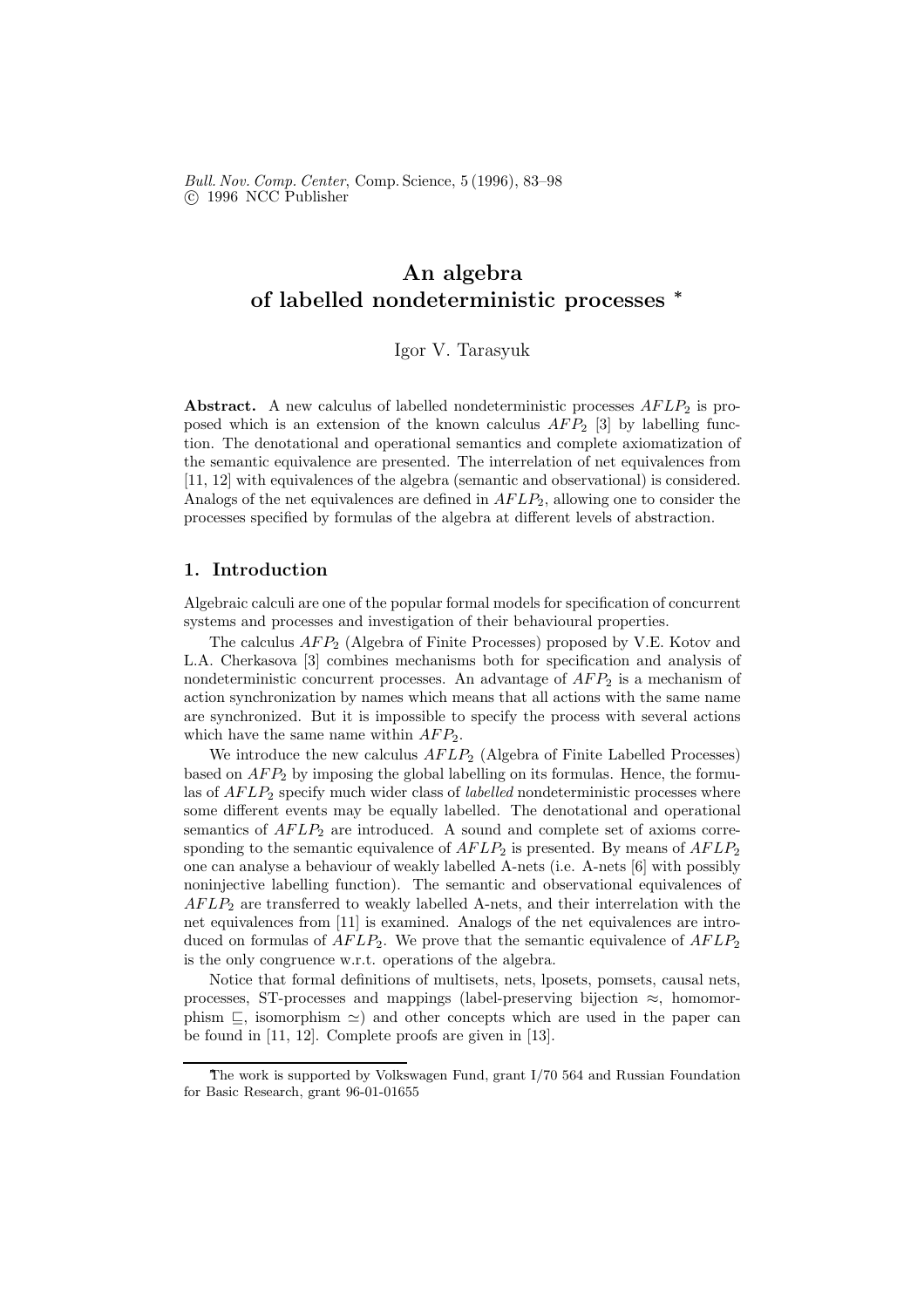## 2. Algebra  $AFLP_2$

#### 2.1. Syntax

Let  $Ev = \{e, f, ...\}$  be symbols of events,  $\overline{Ev} = \{\overline{e}, \overline{f}, ...\}$  be symbols of nonevents and  $\Delta_{Ev} = \{\delta_e, \delta_f, \ldots\}$  be symbols of *deadlocked events*. Let us denote  $\widehat{Ev} = Ev \cup \overline{Ev} \cup \Delta_{Ev}$ . The symbols of  $\widehat{Ev}$  are combined into formulas by operations; (precedence),  $\bigtriangledown$  (exclusive or, alternative),  $\parallel$  (concurrency),  $\vee$  (disjunction, union),  $\parallel$  ("not occur"),  $\parallel$  ("not occur by mistake"). Let  $Act = \{a, b, \ldots\}$  be action symbols (labels). The global labelling function lab :  $Ev \rightarrow Act$  binds an action with each event. The function is extended to  $\overline{Ev} \cup \Delta_{Ev}$  as follows:  $lab(\overline{e}) = \overline{lab(e)}$  and  $lab(\delta_e) = \delta_{lab(e)}$ .

A *formula* of  $AFLP_2$  in the basis  $\widehat{Ev}$  is defined as follows.

 $E ::= \hspace{0.2cm} e \hspace{0.2cm} | \hspace{0.2cm} \bar{e} \hspace{0.2cm} | \hspace{0.2cm} \bar{\parallel} E \hspace{0.2cm} | \hspace{0.2cm} \tilde{\parallel} E \hspace{0.2cm} | \hspace{0.2cm} E; F \hspace{0.2cm} | \hspace{0.2cm} E \| F \hspace{0.2cm} | \hspace{0.2cm} E \bigtriangledown F \hspace{0.2cm} | \hspace{0.2cm} E \vee F$ 

Here  $e \in Ev, \ \bar{e} \in \overline{Ev}, \ \delta_e \in \Delta_{Ev}$  are elementary formulas.  $\text{AFLP}_2$  denotes the set of all formulas of  $AFLP_2$ .

For a formula E the set  $Ev(E)$  is defined as follows:  $Ev(e) = Ev(\bar{e}) = Ev(\delta_e) =$  $e; Ev(\neg E) = Ev(E), \ \neg \in \{\parallel, \tilde{\parallel}\}; Ev(E \circ F) = Ev(E) \cup Ev(F), \ \circ \in \{\cdot, \parallel, \bigtriangledown, \vee\}.$ Let  $\overline{Ev}(E) = \{\overline{e} \mid e \in Ev(E)\}, \Delta_{Ev}(E) = \{\delta_e \mid e \in Ev(E)\}$  and  $\overline{Ev}(E) = Ev(E) \cup$  $\overline{Ev}(E) \cup \Delta_{Ev}(E)$ . One can associate with every formula E a local labelling function  $l_E = lab|_{Ev(E)}$ .

The *contents* of E, denoted by  $cont(E)$ , is defined as follows:  $cont(e) = e$ ,  $cont(\bar{e}) = \bar{e}, cont(\delta_e) = \delta_e; cont(\neg E) = cont(E), \neg \in \{\parallel, \tilde{\parallel}\}; cont(E \circ F) =$  $cont(E) \cup cont(F)$ , ∘ ∈ {;, ||,  $\nabla$ ,  $\vee$ }. Let  $cont^+(E) = cont(E) \cap Ev$  be the set of events of E, cont<sup>-</sup>(E) = cont(E) ∩  $\overline{Ev}$  be the set of non-events of E, and  $\Delta_{cont}(E) = cont(E) \cap \Delta_{Ev}$  be the set of deadlocked events of E.

Two formulas E and E' are *isomorphic*, denoted by  $E \simeq E'$ , if they coincide up to associativity rules w.r.t. ; ,  $\|\cdot, \vee, \nabla\|$  and up to commutativity rules w.r.t.  $\|\cdot, \vee, \nabla\|$ .

#### 2.2. Denotational semantics

An *lposet* is a triple  $\rho = \langle X, \prec, l \rangle$  where:

- $X \subseteq \widehat{Ev}$
- $\prec \subseteq X \times X$  is a strict partial order over X, a precedence relation;
- $l: Ev(X) \to Act$  is a labelling function.

Here  $Ev(X) = \{e \mid (e \in X) \vee (\bar{e} \in X) \vee (\delta_e \in X)\}\.$  Let  $\overline{Ev}(X) = \{\bar{e} \mid e \in X\}$  $Ev(X)$ ,  $\Delta_{E_v}(X) = \{\delta_e \mid e \in Ev(X)\}\$ and  $\widehat{Ev}(X) = Ev(X) \cup \overline{Ev}(X) \cup \Delta_{E_v}(X)$ .  $X^+ = X \cap Ev$  denotes the *subset of events* of X,  $X^- = X \cap \overline{Ev}$  denotes the *subset* of non-events of X and  $\Delta_X = X \cap \Delta_{Ev}$  denotes the subset of deadlocked events of X.

Since now on we consider only lposets with the following properties.

1. e,  $\bar{e}$  and  $\delta_e$  do not occur in X together, i.e. exactly one of the following three cases is possible: either e occurs in X, or  $\bar{e}$ , or  $\delta_e$ ;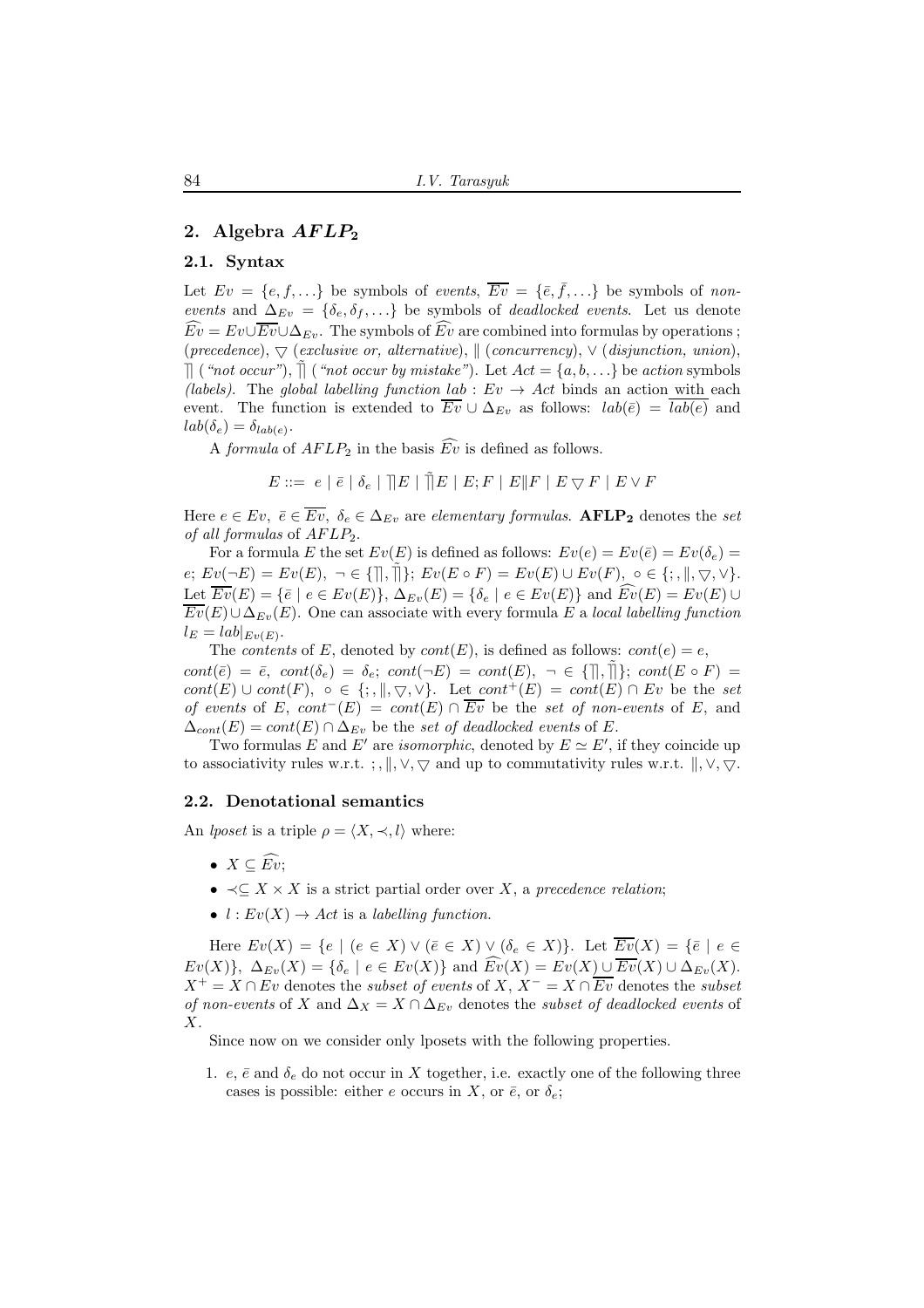- 2. partial order  $\prec$  is irreflexive;
- 3.  $\forall x, y \in X^- \cup \Delta_X \ (x \nless y) \wedge (y \nless x);$
- 4.  $\forall x \in X^+ \ \forall y \in X^- \cup \Delta_X \ (x \not\prec y) \land (y \not\prec x).$

The *modified union* of lposets absorbs equal and incomplete computations:

$$
\rho \mathcal{Q} \rho' = \begin{cases} \rho, & \rho' \text{ is a prefix of } \rho; \\ \rho', & \rho \text{ is a prefix of } \rho'; \\ \{\rho, \rho'\}, & \text{otherwise.} \end{cases}
$$

To define the denotational semantics of  $AFLP<sub>2</sub>$ , analogs of algebraic operations over lposets are introduced. If lposet  $\rho$  constructed by means of these operations, does not satisfy the conditions 1-4 mentioned above, we "correct" it using a new auxilary *regularization* operation  $[\rho]$ .

Let  $D_1 = \{\delta_e \mid (e \in X) \wedge (e \prec e)\} \cup \{\delta_e \mid (e \in X) \wedge (\bar{e} \in X)\} \cup \{\delta_e \mid (e \in X) \wedge (\delta_e \in \bar{e}\})\}$  $\{X\}\cup\{\delta_e \mid (\bar{e}\in X)\wedge(\delta_e\in X)\}\cup\Delta_X, D_2=\{\delta_e \mid (e\in X)\wedge(\delta_f\in D_1)\wedge(\delta_f\prec e)\}\$ and  $D_3 = \{\delta_e \mid \bar{e} \in X\}$ . We define the set D as follows.

$$
D = \begin{cases} \emptyset, & D_1 = \emptyset; \\ D_1 \cup D_2 \cup D_3, & \text{otherwise.} \end{cases}
$$

Then  $[\rho] = \langle D, \emptyset, l|_{Ev(D)}\rangle \cup \langle Y, \prec \cap (Y \times Y), l|_{Ev(Y)}\rangle$ , where  $Y = X \setminus \widehat{Ev}(D)$ .

Let  $\rho = \langle X, \prec, l \rangle, \ \rho' = \langle X, \prec', l' \rangle$ . We introduce the lposet operations in the following way.

Not occur  $\mathbb{I}\rho = \langle \overline{Ev}(X), \emptyset, l \rangle$ .

Not occur by mistake  $\tilde{\parallel} \rho = \langle \Delta_{Ev}(X), \emptyset, l \rangle$ .

Precedence  $\rho; \rho' = [\langle X \cup X', \prec \cup \prec' \cup (X^+ \times (X')^+) \cup (\Delta_X \times (X')^+), l \cup l' \rangle].$ 

Concurrency  $\rho || \rho' = [\langle X \cup X', (\prec \cup \prec')^+, l \cup l' \rangle],$  where  $(\prec \cup \prec')^+$  is a transitive closure of relation  $\prec \cup \prec'$ .

Alternative  $\rho \bigtriangledown \rho' = [\langle X \cup \overline{Ev}(X'), \prec, l \cup l' \rangle] \tilde{\cup} [\langle \overline{Ev}(X) \cup X', \prec', l \cup l' \rangle].$ 

Let  $P = \bigcup_{i=1}^n \rho_i$  and  $P' = \bigcup_{j=1}^m \rho'_j$  be sets of lposets. Then  $\neg P = \tilde{\bigcup}_{i=1}^n \neg \rho_i$ , where  $\neg \in \{\parallel, \tilde{\parallel}\}$  and  $\mathcal{P} \circ \mathcal{P}' = \tilde{\cup}_{i=1}^n (\tilde{\cup}_{j=1}^m \rho_i \circ \rho'_j)$ , where  $\circ \in \{\,; \parallel, \bigtriangledown\}$ .

The *denotational semantics* of  $AFLP_2$  is a mapping  $\mathcal{D}_{FL2}$  from  $AFLP_2$  into the set of lposets defined as follows.

- 1.  $\mathcal{D}_{FL2}[e] = \langle \{e\}, \emptyset, l_e \rangle, \ \mathcal{D}_{FL2}[\bar{e}] = \langle \{\bar{e}\}, \emptyset, l_e \rangle, \ \mathcal{D}_{FL2}[\delta_e] = \langle \{\delta_e\}, \emptyset, l_e \rangle;$
- 2.  $\mathcal{D}_{FL2}[\neg E] = \neg \mathcal{D}_{FL2}[E], \neg \in \{\rceil\}, \rceil; \}$ ;
- 3.  $\mathcal{D}_{FL2}[E \circ F] = \mathcal{D}_{FL2}[E] \circ \mathcal{D}_{FL2}[F], \circ \in \{; \ldots, \ldots \}$
- 4.  $\mathcal{D}_{FL2}[E \vee F] = \mathcal{D}_{FL2}[E] \tilde{\cup} \mathcal{D}_{FL2}[F].$

Two formulas E and E' are *semantically equivalent*, denoted by  $E \approx_{FL2} E'$  iff  $\mathcal{D}_{FL2}[E] = \mathcal{D}_{FL2}[E'].$ 

If  $\rho = \langle X, \prec, l \rangle$  is an lposet, then  $\rho^+ = \langle X^+, \prec, l|_{X^+} \rangle$  is the lposet corresponding to the "observable" part of  $\rho$  over Ev. If some formula E of  $AFLP_2$  $\mathcal{D}_{FL2}[E] = \bigcup_{i=1}^{n} \rho_i$ , then the "observable" part of this set is defined as follows:  $\mathcal{D}_{FL2}^+[E] = \bigcup_{i=1}^n \rho_i^+$ . Two formulas E and E' are observationally equivalent, denoted by  $E \approx_{FL2^+} E'$  iff  $\mathcal{D}_{FL2}^+[E] = \mathcal{D}_{FL2}^+[E'].$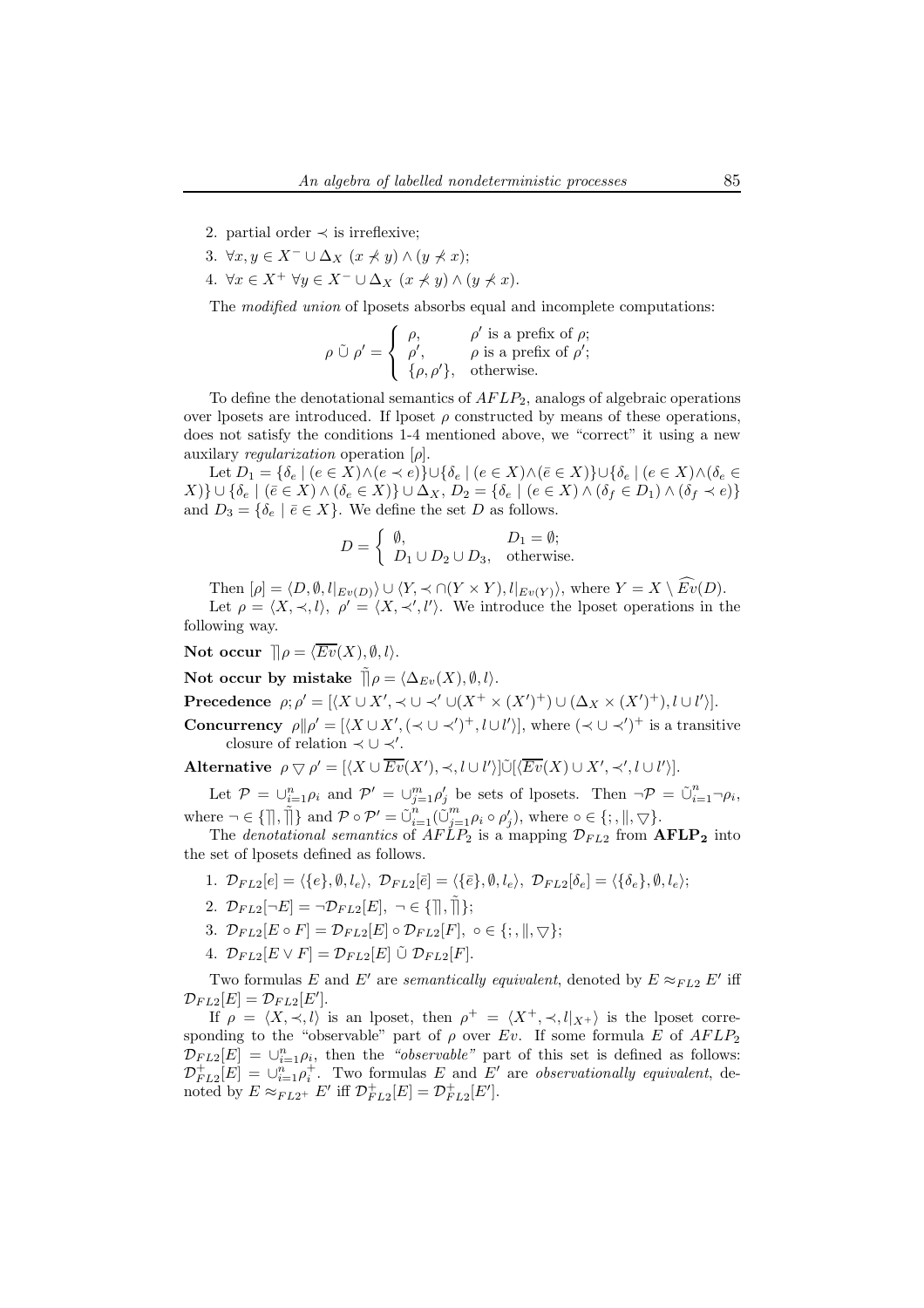86 I.V. Tarasyuk

| 1. Associativity                                                                            | 5. Structural properties                                     |
|---------------------------------------------------------------------------------------------|--------------------------------------------------------------|
| 1.1 $E  (F  G) = (E  F)  G$                                                                 | 5.1 $\bar{e}$ ; $E = \bar{e}    E$                           |
| 1.2 $E \bigtriangledown (F \bigtriangledown G) = (E \bigtriangledown F) \bigtriangledown G$ | 5.2 $E; \bar{e} = E    \bar{e}$                              |
| 1.3 $E \vee (F \vee G) = (E \vee F) \vee G$                                                 | 5.3 $E  (E;F) = (E;F)$                                       |
| 1.4 $E$ ; $(F; G) = (E; F); G$                                                              | 5.4 $F  (E;F) = (E;F)$                                       |
| 2. Commutativity                                                                            | 5.5 $E; F; G = (E; F)    (F; G)$                             |
| 2.1 $E  F = F  E$                                                                           | 5.6 $(E; F)$ $\ (F; G) = (E; F)\ $                           |
| 2.2 $E \bigtriangledown F = F \bigtriangledown E$                                           | (F;G)  (E;G)                                                 |
| 2.3 $E \vee F = F \vee E$                                                                   | 5.7 $E  E = E$                                               |
| 3. Distributivity                                                                           | 5.8 $E \vee E = E$                                           |
| 3.1 $(E  F); G = (E;G)  (F;G)$                                                              | 5.9 $E \vee F = E$ , if $F \triangleleft E$                  |
| 3.2 $E$ ; $(F  G) = (E; F)  (E; G)$                                                         | (a concept of strict prefix $\triangleleft$ for              |
| 3.3 $(E \vee F); G = (E; G) \vee (F; G)$                                                    | formulas is defined in $[13]$ )                              |
| 3.4 $E$ ; $(F \vee G) = (E; F) \vee (E; G)$                                                 | 6. Axioms for $\Delta_{Ev}$ and $\parallel$                  |
| 3.5 $(E \vee F)$ $\ G = (E \  G) \vee (F \  G)$                                             | 6.1 $e \parallel \bar{e} = \delta_e$                         |
| 3.6 $E \bigtriangledown (F  G) = (E \bigtriangledown F)  (E \bigtriangledown G)$            | 6.2 $e; e = \delta_e$                                        |
| 4. Axioms for $\bigtriangledown$ and $\bigtriangledown$                                     | 6.3 $e \parallel \delta_e = \delta_e$                        |
| 4.1 $E \bigtriangledown F = (E \  (\ F)) \vee ((\ E)\ F)$                                   | 6.4 $\delta_e$ ; $E = \delta_e   (\rVert E)$                 |
| 4.2 $\ (E\ F) = (\ E\  \ F)$                                                                | 6.5 $E; \delta_e = E    \delta_e$                            |
| 4.3 $\  (E \vee F) = (\  E) \vee (\  F)$                                                    | 6.6 $\delta_e   (  E) = \delta_e   (  E)$                    |
| 4.4 $\mathcal{R}(E; F) = (\mathcal{R}(E) \mathcal{R}) \mathcal{R}(\mathcal{R}(F))$          | 6.7 $\mathcal{C} = \delta_e$                                 |
| 4.5 $\parallel e = \bar{e}$                                                                 | 6.8 $\overline{\mathcal{E}} = \delta_e$                      |
| 4.6 $\ \bar{e} = \bar{e}\ $                                                                 | 6.9 $\mathcal{A} \delta_e = \delta_e$                        |
| 4.7 $\phi_e = \bar{e}$                                                                      | 6.10 $  E  F  = (  E  E)  (\tilde{  }F)$                     |
|                                                                                             | 6.11 $\parallel(E;F) = (\parallel E) \parallel(\parallel F)$ |
|                                                                                             | 6.12 $   (E \vee F) = (  E) \vee (  F)$                      |

Table 1. Axiom system  $\Theta_{FL2}$ 

**Proposition 1.** For any two formulas of  $AFLP_2$  E and E' and context C the following holds:  $E \approx_{FL2} E' \Leftrightarrow \forall C \mathcal{C}[E] \approx_{FL2} \mathcal{C}[E'].$ 

Thus,  $\approx_{FL2}$  is a congruence w.r.t. operations of  $AFLP_2$ .

#### 2.3. Axiomatization

In accordance with the equivalence  $\approx_{FL2}$  the axiom system  $\Theta_{FL2}$  is introduced. It is represented in Table 1, where E, F, G are formulas of  $AFLP_2$ , and  $e \in Ev$ ,  $\overline{e} \in \overline{Ev}$ and  $\delta_e \in \Delta_{Ev}$ .

The definition of a *canonical form* of  $AFLP_2$ -formula coincides with that of  $AFP<sub>2</sub>$ -formula [3]. Informally, a formula E is in canonical form, if it has the form  $E = \bigvee_{i=1}^{n} \big\|_{j=1}^{m_i} E_{ij}$ , s.t.  $E_{ij}$   $(1 \leq i \leq n, 1 \leq j \leq m_i)$  are elementary formulas or elementary precedences of the form  $(e; f)$  where  $e, f \in Ev$ , and some additional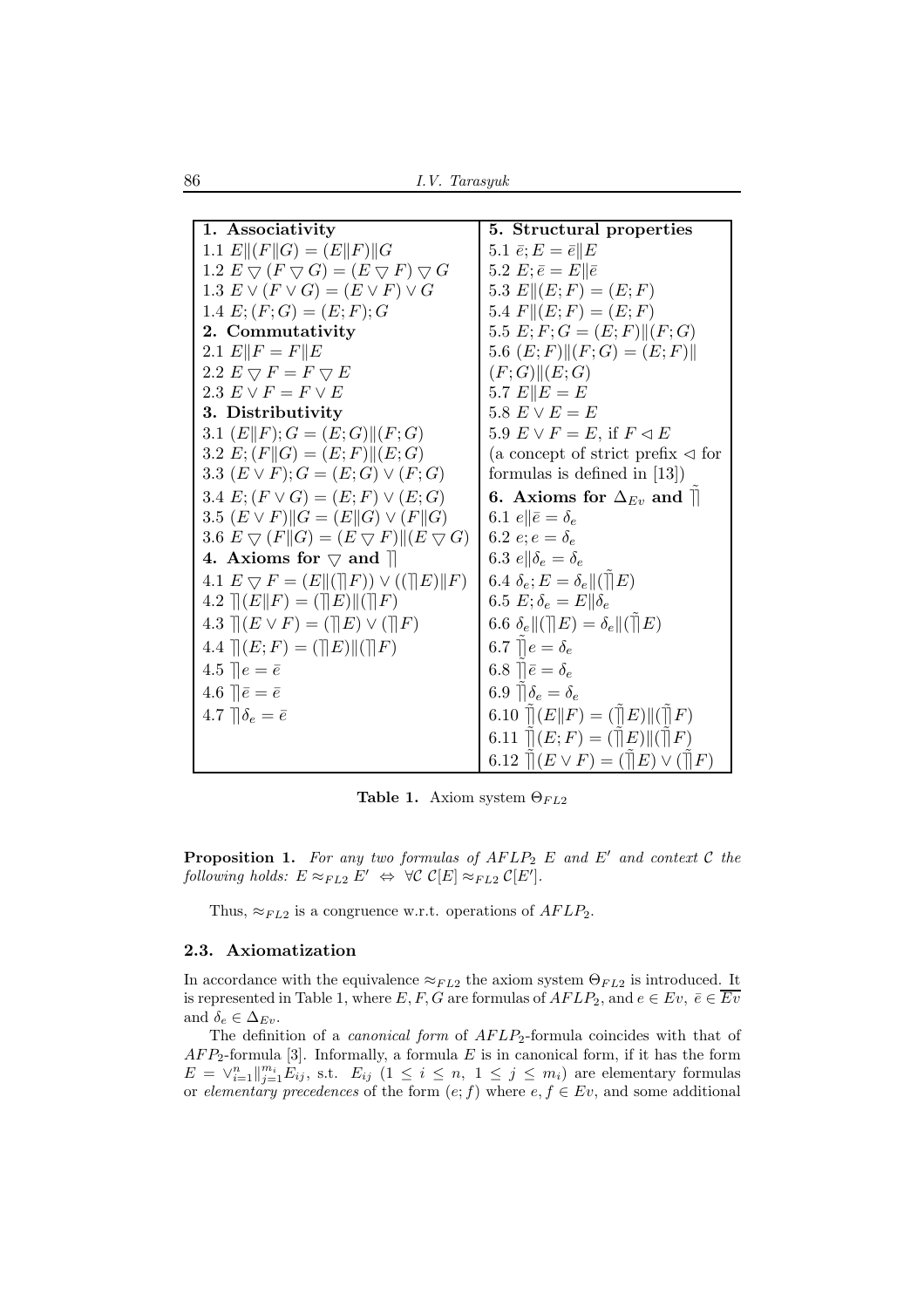conditions are satisfied which guarantee that each disjunctive member of a canonical form has a special form practically coinciding with lposet corresponding to one of possible alternative behaviours of the nondeterministic process specified by the formula.

**Theorem 1.** Using  $\Theta_{FL2}$ , it is posiible to prove that any formula of  $AFLP_2$  may is equal to a unique (up to isomorphism) canonical form.

Let  $canon(E)$  denotes the set of all canonical forms of a formula E. The notation  $E = \Theta_{FL2} E'$  means that the equation may be proved using the axiom system  $\Theta_{FL2}$ .

**Theorem 2.** For any two formulas of  $AFLP_2$  E and E' the following holds:  $E \approx_{FL2} E' \Leftrightarrow E =_{\Theta_{FL2}} E'.$ 

Hence, to find whether any two formulas  $E$  and  $E'$  are semantically equivalent, it is sufficient to reduce them to their canonical forms  $F$  and  $F'$  and check these forms by isomorphism.

#### 2.4. Operational semantics

A transition system is a quadruple  $TS = \langle S, L, \rightarrow, s_{TS} \rangle$ , where:

- $S$  is a set of *states*;
- $L$  is a set of *labels*;
- $\rightarrow \subseteq S \times L \times S$  is a set of transitions;
- $s_{TS} \in S$  is an *initial state*.

A transition  $(s, a, \tilde{s})$  is denoted by  $s \stackrel{a}{\longrightarrow} \tilde{s}$ .

Let us consider the following transition system over formulas of  $AFLP_2$ . If F is a formula of  $AFLP_2$  in the canonical form, then  $TS(F) = \langle \mathbf{AFLP_2} \cup \{v\}, \mathbf{AFLP_2}, \rightarrow_{TS}, F \rangle$ , where:

- The set of states,  $AFLP_2 \cup \{\nu\}$ , consists of the formulas of  $AFLP_2$  supplemented by a special symbol of "empty" formula  $\nu$  denoting the process which does nothing and successfully terminates. For any formula  $E$  of  $AFLP_2$ , the following is supposed:  $E\|\nu = \nu\|E = E$  and  $cont(\nu) = \emptyset$ .
- The set of labels consists of conjunctions of  $AFLP_2$  over alphabet Ev. Each conjunction G is a representation of lposet  $\rho_G = \langle cont(G), \prec_G^+, l_G \rangle$ , where  $e \prec_G f \Leftrightarrow (e; f)$  is a conjunctive member of G, and  $\prec_G^+$  is a transitive closure of  $\prec_C$ .
- A transition  $E \stackrel{G}{\longrightarrow} \tilde{E} \in \to_{TS}$  represents the transformation of the formula E into  $\tilde{E}$  as a result of execution of lposet  $\rho_G$ .
- The initial state of the transition system is  $F$ .

The set of transitions of  $TS(F)$  is defined by the following inference rules.

1. Elementary event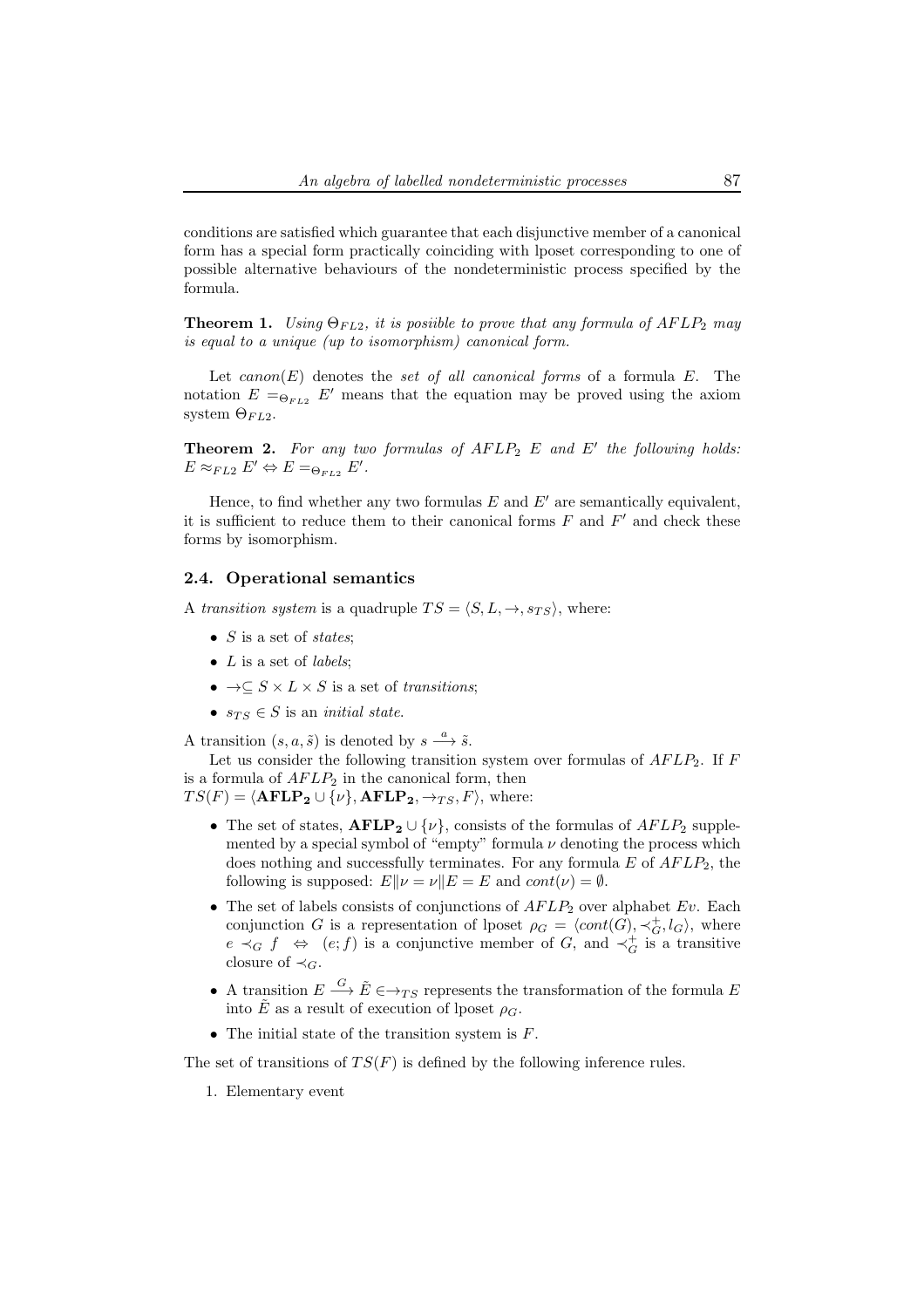1.1  $e \xrightarrow{e} \nu$ 

2. Elementary precedence

2.1 
$$
e; f \xrightarrow{e} f
$$
  
2.2  $e; f \xrightarrow{e; f} \nu$ 

3. Concurrency

3.1 
$$
\frac{E \xrightarrow{G} \tilde{E}}{E \| F \xrightarrow{G} \tilde{E} \| F} cont(G) \cap cont(F) = \emptyset
$$
  
3.2 
$$
\frac{F \xrightarrow{G} \tilde{F}}{E \| F \xrightarrow{G} E \| \tilde{F}} cont(G) \cap cont(E) = \emptyset
$$
  
3.3 
$$
\frac{E \xrightarrow{G} \tilde{E}, F \xrightarrow{H} \tilde{F}}{E \| F \xrightarrow{G} E \| \tilde{F}} cont(G) \cap cont(\tilde{F}) = \emptyset, cont(H) \cap cont(\tilde{E}) = \emptyset
$$

4. Disjunction

4.1 
$$
\frac{E \xrightarrow{G} \tilde{E}}{E \vee F \xrightarrow{G} \tilde{E}} \text{cont}(G) \nsubseteq \text{cont}(F)
$$
  
\n4.2  $\frac{F \xrightarrow{G} \tilde{F}}{E \vee F \xrightarrow{G} \tilde{F}} \text{cont}(G) \nsubseteq \text{cont}(E)$   
\n4.3  $\frac{E \xrightarrow{G} \tilde{E}, F \xrightarrow{H} \tilde{F}}{E \vee F \xrightarrow{G} \tilde{E} \vee \tilde{F}} \text{canon}(G) \simeq \text{canon}(H)$ 

Let  $\mathbf{TS}(F) = \{G \mid \exists \tilde{F} : F \stackrel{G}{\longrightarrow} \tilde{F} \}$  be the set of the formulas of  $TS(F)$ . If  $F \stackrel{G}{\longrightarrow} \tilde{F}$ is a transition of  $TS(F)$ , and no inference rule is applied to  $\tilde{F}$ , then  $\tilde{F}$  is a terminal formula of  $TS(F)$ .  $TS_{\text{max}}(F)$  denotes the set of maximal formulas of  $TS(F)$ .

The operational semantics of  $AFLP_2$  is a mapping  $\mathcal{O}_{FL2}$  from  $\mathbf{AFLP}_2$  into the set of lposets defined as follows. Let E be a formula of  $AFLP_2$  and  $F \in canon(E)$ . Then  $\mathcal{O}_{FL2}[E] = \{ \rho_{G \parallel \tilde{F}} \mid G \in \mathbf{TS}_{\mathbf{max}}(F) \land F \stackrel{G}{\longrightarrow} \tilde{F} \}.$ 

**Theorem 3.** Let E be a formula of  $AFLP_2$ . Then  $\mathcal{O}_{FL2}[E] = \mathcal{D}_{FL2}[E]$ .

## 3. Equivalences on weakly labelled A-nets

The descriptive calculus  $AFP_0$  [3] is dual to  $AFP_2$ . Its formulas specify finite Anets. Labelling on formulas of  $AFP_0$  may be introduced, and a new algebra  $AFLP_0$ may be obtained as a result. Then the formulas of  $AFLP<sub>0</sub>$  will specify finite weakly labelled A-nets (i.e. A-nets [6] with possibly noninjective labelling function).

Let us define a mapping  $\Psi_L : \textbf{AFLP}_0 \rightarrow \textbf{AFLP}_2$  as follows.

- 1.  $\Psi_L(e) = e$ ,
- 2.  $\Psi_L(E;_{FL0} F) = E;_{FL2} F$ ,
- 3.  $\Psi_L(E \|_{FLO} F) = E \|_{F L 2} F$ ,
- 4.  $\Psi_L(E \nabla_{FL0} F) = E \nabla_{FL2} F$ .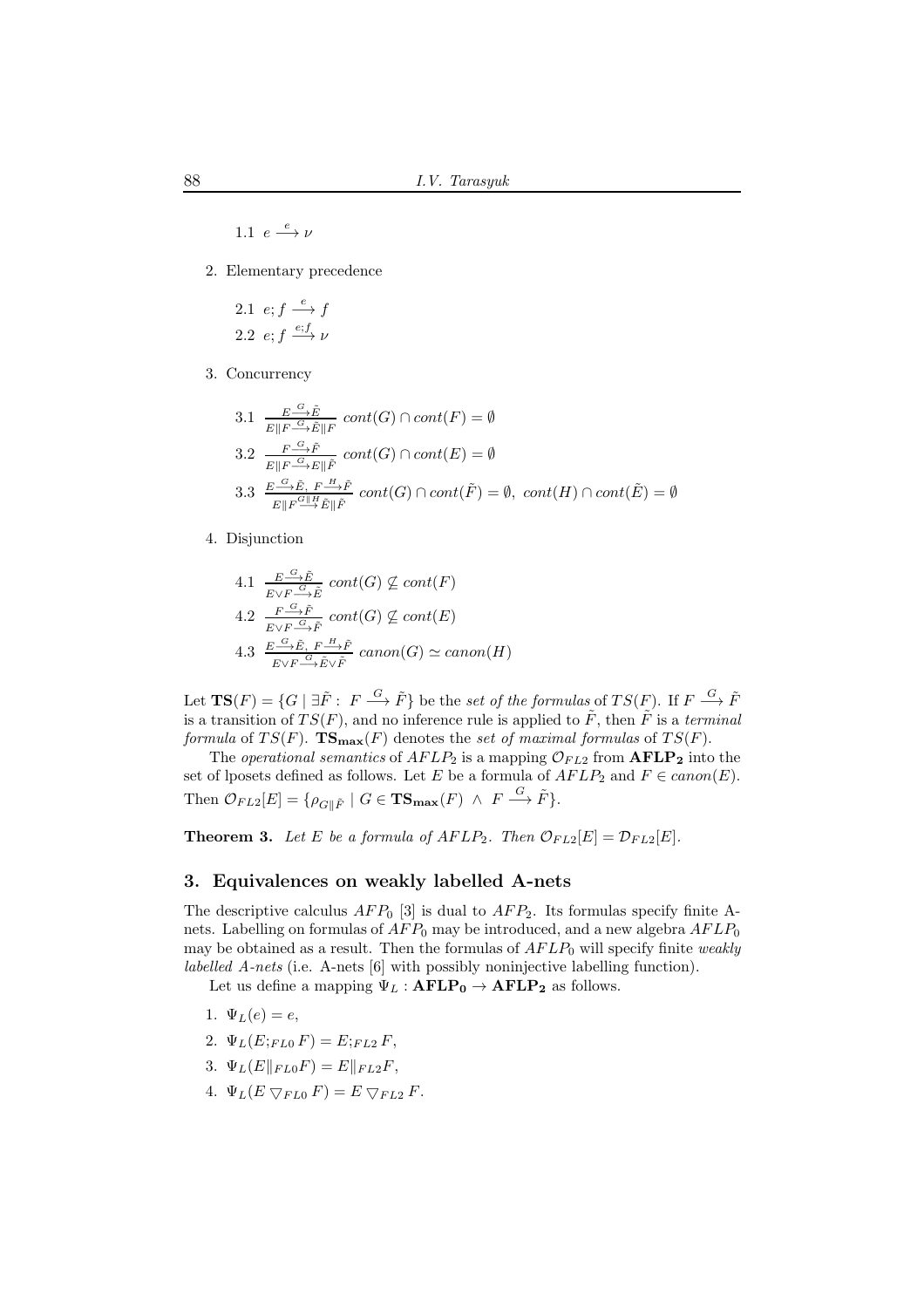The symbol "FL0" marks the operations of  $AFLP_0$ , and the symbol "FL2" is used for operations of  $AFLP_2$ . The denotational semantics of  $AFLP_0$  is a mapping  $\mathcal{D}_{FL0}$  which associates with every formula E of the algebra a set of maximal causal subnets (O-subnets, in terms of [3]) of finite A-net N specified by the formula. Note that with every causal net  $C = \langle P_C, T_C, F_C, l_C \rangle$  we can associate lposet  $\rho_C =$  $\langle T_C, F_C^+ \cap (T_C \times T_C), l_C \rangle$ , where  $F_C^+$  is a transitive closure of  $F_C$ .

**Theorem 4.** Let E be a formula of  $AFLP_0$  and F be a formula of  $AFLP_2$  s.t.  $F = \Psi_L(E)$ . Then  $\{\rho_C \mid C \in \mathcal{D}_{FL0}[E]\} = \mathcal{D}_{FL2}^+[F]$ .

Note that the mapping  $\Psi_L$  only replaces the operations of  $AFLP_0$  by those of  $AFLP_2$ . Consequently, if we have a finite weakly labelled A-net N specified by  $AFLP_0$ -formula E, we can analyze its behaviour by means of the same formula E of  $AFLP_2$ .

From the literature, the following net equivalences are known. Trace equivalences: interleaving (denoted by  $\equiv_i$ ) [5], step  $(\equiv_s)$  [9], partial word  $(\equiv_{pw})$  [11], pomset  $(\equiv_{pom})$  [4] and process  $(\equiv_{pr})$  [11]. Bisimulation equivalences: interleaving  $(\leftrightarrow_i)$  [8], step  $(\leftrightarrow_s)$  [7], partial word  $(\leftrightarrow_{pw})$  [14], pomset  $(\leftrightarrow_{pom})$  [2] and process  $(\leftrightarrow_{pr})$  [1]. ST-bisimulation equivalences: interleaving  $(\leftrightarrow_{iST})$  [4], partial word  $(\triangle_{pwST})$  [14], pomset  $(\triangle_{pomsT})$ [14] and process  $(\triangle_{prST})$  [11]. History preserving bisimulation equivalences: pomset  $(\triangle_{pomb})$  [10] and process  $(\triangle_{prh})$  [11]. Conflict preserving equivalences: prime event structure (PES)  $(\equiv_{pes})$  [12], occurrence  $(\equiv_{occ})$ [4], and *isomorphism* ( $\simeq$ ). The interrelations of all the equivalences are depicted by graph in Figure 4 (without  $\approx_{FL2}$  and  $\approx_{FL2+}$ ) where no additional nontrivial arrow may be added [12].

Now we will consider the equivalences on weakly labelled A-nets. Unlike Anets, where most of the equivalence notions are merged, the interrelations of the equivalences on weakly labelled A-nets and on nets without any restrictions are the same, and may be represented by the same graph.

**Theorem 5.** Let N and N' be weakly labelled A-nets and  $\leftrightarrow \in \{\equiv, \underline{\leftrightarrow}, \simeq\}, \star, \star\star \in$  $\{i, s,$ 

 $pw, pom, pr, iST, pwST, pomST, prST, pomh, prh, pes, occ$ . Then  $N \leftrightarrow_{\star} N' \Rightarrow$  $N \leftrightarrow_{\star\star} N'$  iff there exists a directed path from  $\leftrightarrow_{\star}$  to  $\leftrightarrow_{\star\star}$  in the graph in Figure 4  $(without \approx_{FL2} and \approx_{FL2+}).$ 

**Proof.**  $\Leftarrow$  By Theorem 1 from [11].

 $\Rightarrow$  The absence of additional nontrival arrows is proved by the following examples on weakly labelled A-nets.

- In Figure 1(a)  $N \underline{\leftrightarrow}_i N'$ , but  $N \not\equiv_s N'$ , since only in  $N'$  actions a and b cannot be executed concurrently.
- In Figure 1(e)  $N \underline{\leftrightarrow}_{iST} N'$ , but  $N \not\equiv_{pw} N'$ , since the net N corresponds to the pomset s.t. even a less sequential pomset cannot be executed in  $N'$ .
- In Figure 1(c)  $N \leftrightarrow_{pwST} N'$ , but  $N \not\equiv_{pom} N'$ , since only in N an action b can depend on a.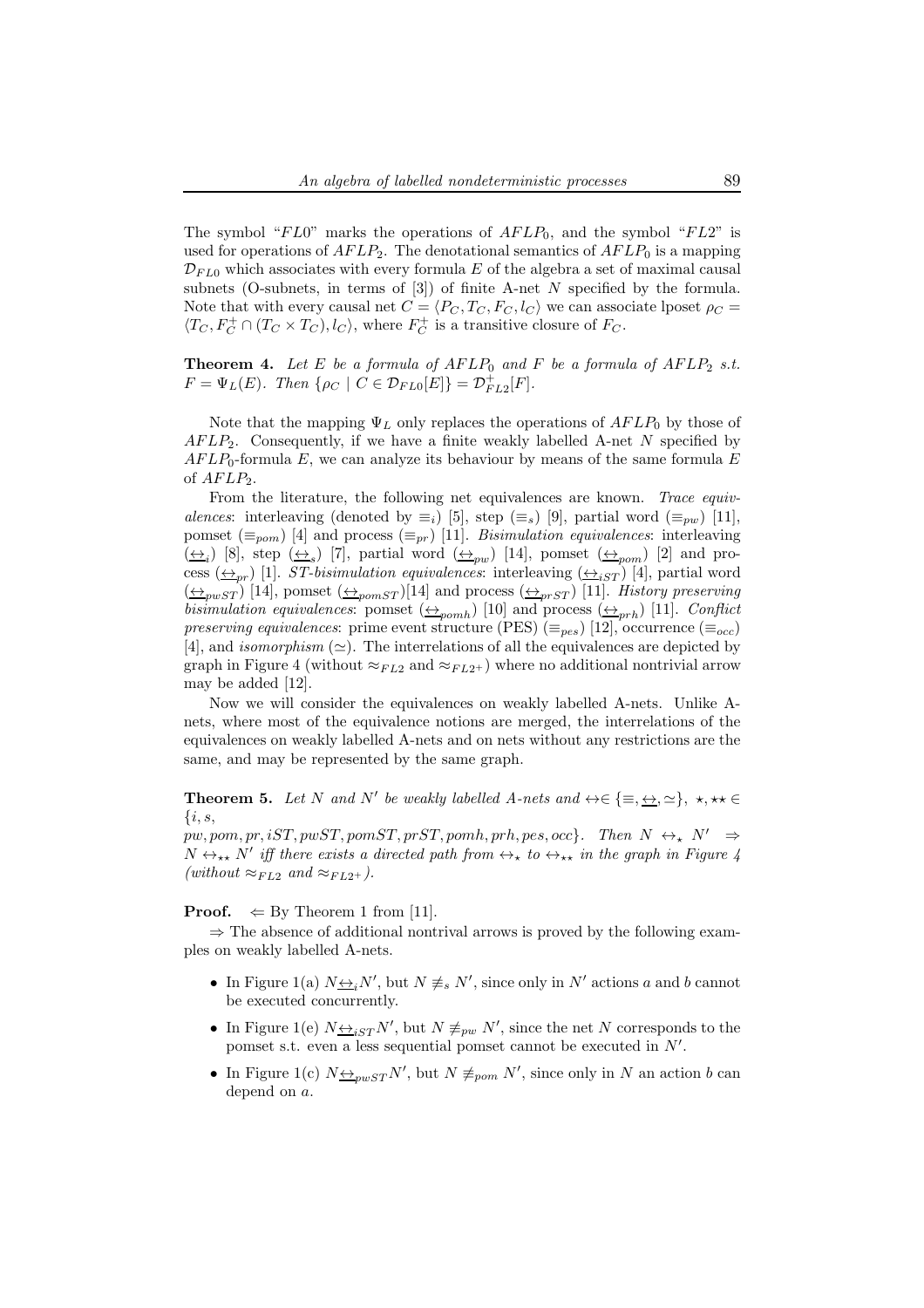- In Figure 1(d)  $N \equiv_{pes} N'$ , but  $N \not\equiv_{pr} N'$ , since only in N a-labelled transition has an additional output place.
- In Figure 1(b)  $N \equiv_{pr} N'$ , but  $N \not\Longrightarrow_i N'$ , since only in N an action a can happen so that b cannot happen after it.
- In Figure 2(a)  $N \underline{\leftrightarrow}_{pr} N'$ , but  $N \underline{\leftrightarrow}_{iST} N'$ , since only in  $N'$  an action a can begin working so that no  $b$  can start unless  $a$  finishes.
- In Figure 2(b)  $N_{\frac{\leftrightarrow}{2} p r s T} N'$ , but  $N_{\frac{\leftrightarrow}{2} p o m h} N'$ , since only in N' actions a and  $b$  can happen so that the next action  $c$  must depend on  $a$ .
- In Figure 2(c)  $N \leftrightarrow_{prh} N'$ , but  $N \neq_{pes} N'$ , since only the labelled event structure (LES) that corresponds to  $N'$  has two conflict actions a.
- In Figure 2(d)  $N \equiv_{occ} N'$ , but  $N \not\cong N'$ , since only in N' there is a c-labelled transition (which can never be fired).

**Example 1.** Let us consider the net  $N'$  in Figure 1(e). The corresponding formula of  $AFLP_2$  is  $E' = (e; (f_1 \nabla f_2)) || (e; (f_2 \nabla h_1)) || (g; (f_2 \nabla h_1)) || (g; (h_1 \nabla h_2)) || (f_1 \nabla h_2),$ where  $lab(e) = a$ ,  $lab(f_1) = lab(f_2) = b$ ,  $lab(g) = c$ ,  $lab(h_1) = lab(h_2) = d$ . Its canonical form is  $F' = ((e; f_1) \| (e; h_1) \| (g; h_1) \| \overline{f}_2 \| \overline{h}_2) \vee ((e; f_2) \| (g; f_2) \| (g; h_2) \| \overline{f}_1 \|$  $\bar{h}_1$ ). The labelled nondeterministic process specified by  $E'$  has two lposets presented in Figure 3. In this figure, the labels of events are in parentheses and the partial order is depicted by arrows.

Let us demonstrate that in  $TS(F')$  from the initial formula  $F'$  the part of the first lposet which does not contain the event  $f_1$  can be executed. In the following instances of transition rules of  $TS(F)$ , the numbers of applied rules are under arrows, and verification of conditions associated with the rules is in parentheses.

- 1.  $e; f_1 \stackrel{e}{\longrightarrow} f_2, f_1$
- 2.  $e; h_1 \xrightarrow{e; h_1} 2.2 \nu$
- 3.  $(e; f_1) \parallel (e; h_1) \stackrel{e \parallel (e; h_1)}{\longrightarrow} 3.3 f_1 \parallel \nu \ (\{e\} \cap \emptyset = \emptyset, \ \{e, h_1\} \cap \{f_1\} = \emptyset)$
- 4.  $g; h_1 \xrightarrow{g; h_1} 2 \nu$
- $5.$   $(e; f_1)$ || $(e; h_1)$ || $(g; h_1)$ <sup>e|| $(e; h_1)$ || $(g; h_1)$ </sup> $f_1$ || $\nu$ || $\nu$   $(\{e, h_1\} \cap \emptyset = \emptyset, \{g, h_1\} \cap \{f_1\} = \emptyset)$
- $6. \ \ (e; f_1) \| (e; h_1) \| (g; h_1) \| \bar{f_2} \stackrel{e \| (e; h_1) \| (g; h_1) }{\longrightarrow} f_1 \| \nu \| \nu \| \bar{f_2} \ (\{e,g,h_1\} \cap \{\bar{f_2}\} = \emptyset)$
- $7. \ \ (e; f_1) \| (e; h_1) \| (g; h_1) \| \bar f_2 \| \bar h_2 \stackrel{e \| (e; h_1) \| (g; h_1)}{\longrightarrow} f_1 \| \nu \| \nu \| \bar f_2 \| \bar h_2 \,\, (\{e,g,h_1\} \cap \{\bar h_2\} = 0)$ ∅)
- $8. \ \left((e;f_1)\|(e;h_1)\|(g;h_1)\|\bar{f}_2\|\bar{h}_2\right) \vee \left((e;f_2)\|(g;f_2)\|(g;h_2)\|\bar{f}_1\|\bar{h}_1\right)\stackrel{e\|(e;h_1)\|(g;h_1)}{\longrightarrow} 4.1$  $\|f_1\|\nu\|\nu\|\bar f_2\|\bar h_2\ (\{e,g,h_1\}\not\subseteq \{e,g,f_2,h_2,\bar f_1,\bar h_1\})$

Thus,  $F' \stackrel{G}{\longrightarrow} \tilde{F}'$  is a transition of  $TS(F')$ , where  $G = e \| (e; h_1) \| (g; h_1)$ ,  $\tilde{F}' =$  $f_1\|\bar{f}_2\|\bar{h}_2$ . Hence, in  $TS(F')$  the lposet  $\rho_G = \langle \{e, g, h_1\}, \prec, l \rangle$  can be executed from the initial state, where  $e \prec h_1, g \prec h_1, l(e) = a, l(g) = c, l(h_1) = d$ .

As a result, we obtain the formula  $\tilde{F}' = f_1 || \bar{f}_2 || \bar{h}_2$  containing the following information: in the present behaviour of the labelled nondeterministic process specified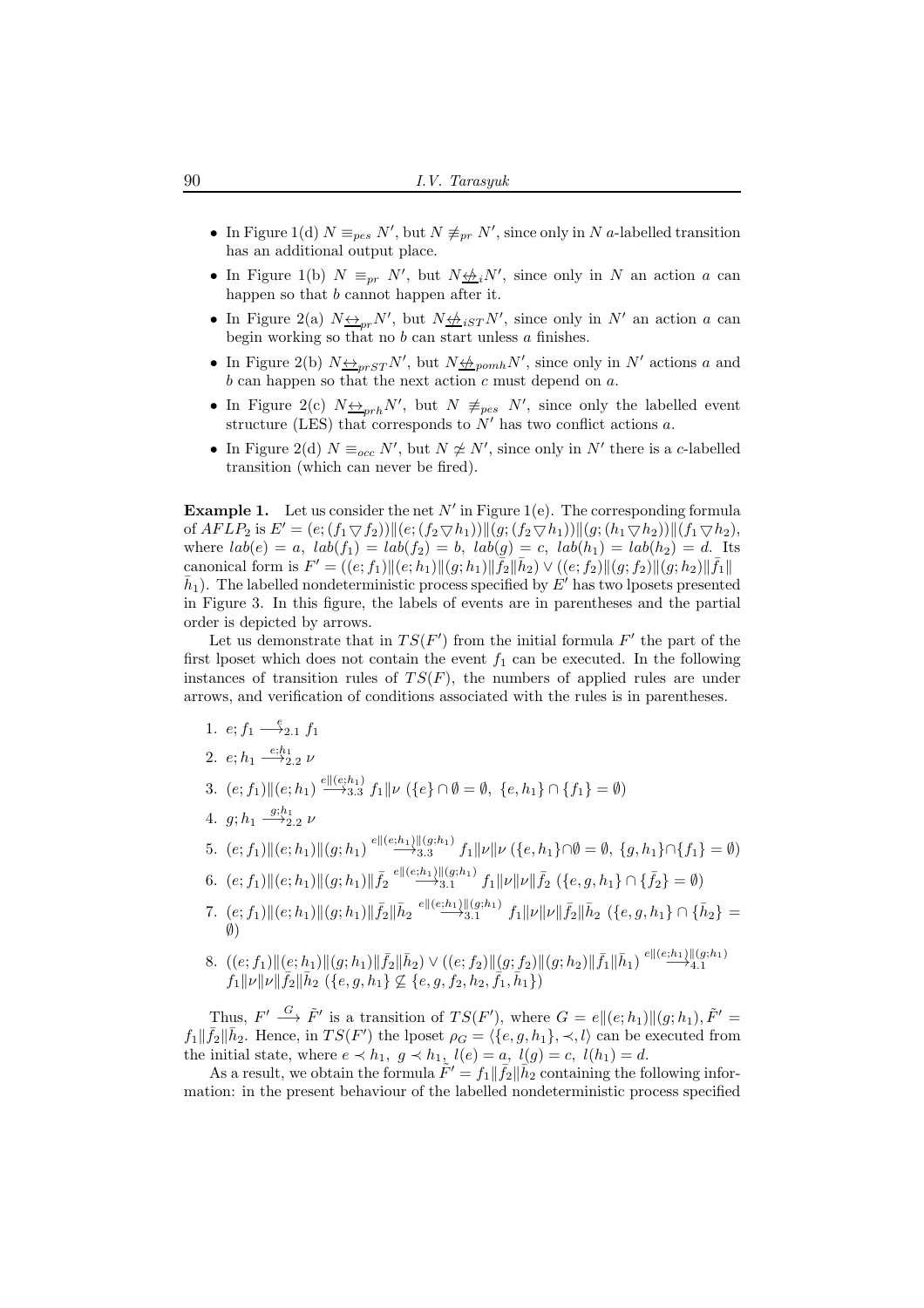

Figure 1. Examples of weakly labelled A-nets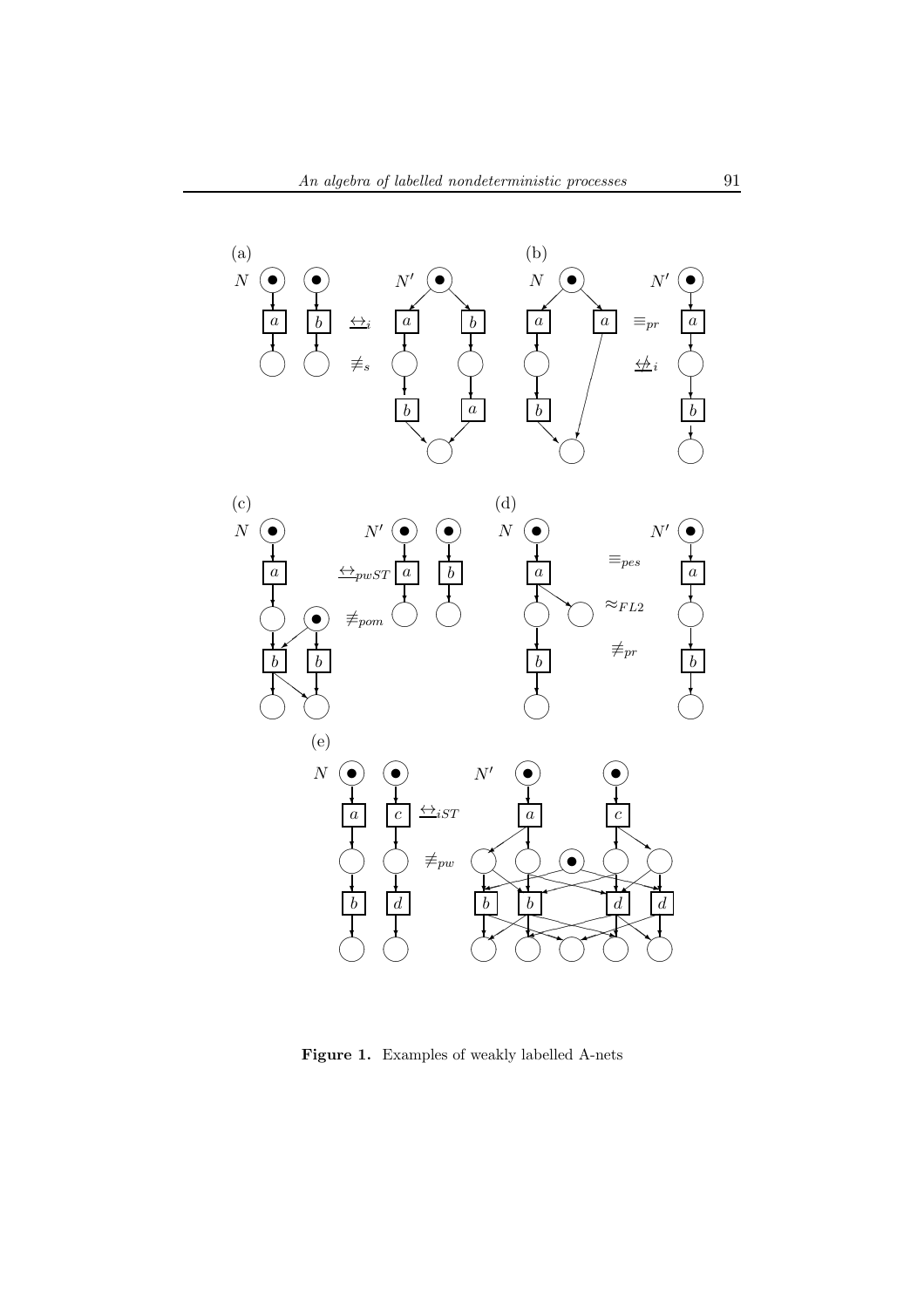

Figure 2. Examples of weakly labelled A-nets (continued)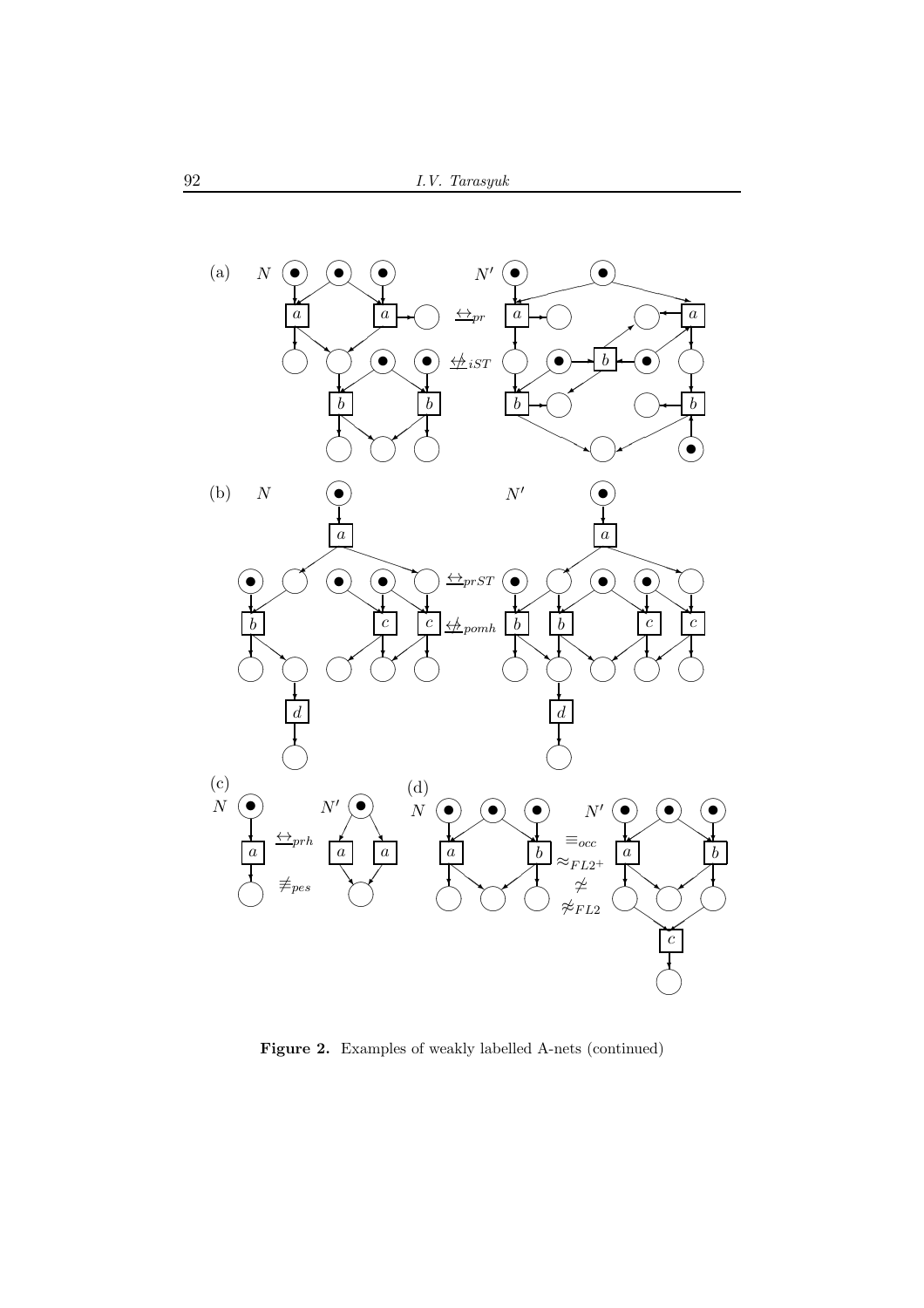

Figure 3. Set of lposets of the labelled nondeterministic process

by  $E'$  the events  $f_2$  and  $h_2$  did not happen since some event(s) alternative to them (namely  $h_1$ ) happened. In addition one can see that in the present state specified by  $\tilde{F}'$  the event  $f_1$  can happen. As a result, we will reach the state specified by the terminal formula  $\bar{f}_2 \|\bar{h}_2$  of  $TS(F')$ .

Let us find the denotational semantics of E'.  $\mathcal{D}_{FL2}[E'] = \{ \langle \{e, f_1, g, h_1, \overline{f_2}, \overline{f_2}, \overline{f_2}, \overline{f_2}, \overline{f_2}, \overline{f_2}, \overline{f_2}, \overline{f_2}, \overline{f_2}, \overline{f_2}, \overline{f_2}, \overline{f_2}, \overline{f_2}, \overline{f_2}, \overline{f_2}, \overline{f_2}, \overline{f_2}, \overline{f_2},$  $\{\bar{h}_2\}, \prec_1, l \rangle, \langle \{e, f_2, g, h_2, \bar{f}_1, \bar{h}_1\}, \prec_2, l \rangle\}, ~ \mathcal{D}^+_{F L2}[E'] = \{\langle \{e, f_1, g, h_1\}, \prec_1, l_1 \rangle, \langle \{e, f_2, g, h_2\}, \prec_2, l_1 \rangle\} \rangle$  $g, h_2\}, \prec_2, l_2$ , where  $e \prec_1 f_1, e \prec_1 h_1, g \prec_1 h_1, e \prec_2 f_2, g \prec_2 f_2, g \prec_2$  $h_2, l(e) = l_1(e) = l_2(e) = a, l(f_1) = l(f_2) = l_1(f_1) = l_2(f_2) = b, l(g) = l_1(g) = b$  $l_2(g) = c$ ,  $l(h_1) = l(h_2) = l_1(h_1) = l_2(h_2) = d$ .

## 4. Interrelation of the net equivalences and equivalences of  $AFLP_2$

Any finite A-net may be represented by a formula of  $AFP<sub>0</sub>$  using regularization algorithm [3]. Therefore, any finite weakly labelled A-net may be represented by a formula of  $AFLP_0$  with the use of analogous algorithm. The mapping  $\Psi_L$  associates a formula of  $AFLP_2$  with every formula of  $AFLP_0$ . Hence, one can associate a formula of  $AFLP_2$  with every finite weakly labelled A-net. Given some formula equivalence, we consider two nets equivalent iff the formulas associated with these nets are equivalent.

**Theorem 6.** Let N and N' be weakly labelled A-nets and  $\leftrightarrow \in \{\equiv, \underline{\leftrightarrow}, \simeq, \approx\}, \star$ ,  $\star \star \in \{i, s, pw, pom, pr, iST, pwST, pomST, prST, pomh, prh, pes, occ, FL2, FL2^{+}\}.$ Then  $N \leftrightarrow_{\star} N' \Rightarrow N \leftrightarrow_{\star \star} N'$  iff there exists a directed path from  $\leftrightarrow_{\star}$  to  $\leftrightarrow_{\star \star}$  in the graph in Figure 4.

## 5. Analogs of the net equivalences on formulas of  $AFLP<sub>2</sub>$

#### 5.1. Process subformulas

If  $F \in canon(E)$  for some formula E of  $AFLP_2$ , then the set of the process subformulas of E is defined as follows:  $PSF(E) = \{G \mid G \in canon(H) \land H \in$  $\textbf{TS}(F)$  ∪ { $\nu$ }. We consider the process subformulas up to isomorphism.

We write  $G \stackrel{\hat{G}}{\longrightarrow} \tilde{G}$ , if  $F \stackrel{H}{\longrightarrow} F'$ ,  $F' \stackrel{\hat{H}}{\longrightarrow} F''$  and  $F \stackrel{\tilde{H}}{\longrightarrow} F''$  are transitions of  $TS(F)$  and  $G \in canon(H)$ ,  $\hat{G} \in canon(\hat{H})$ ,  $\tilde{G} \in canon(\tilde{H})$ . In such a case the process subformula  $\tilde{G}$  is an extension of G by  $\tilde{G}$ , and  $\tilde{G}$  is an extending process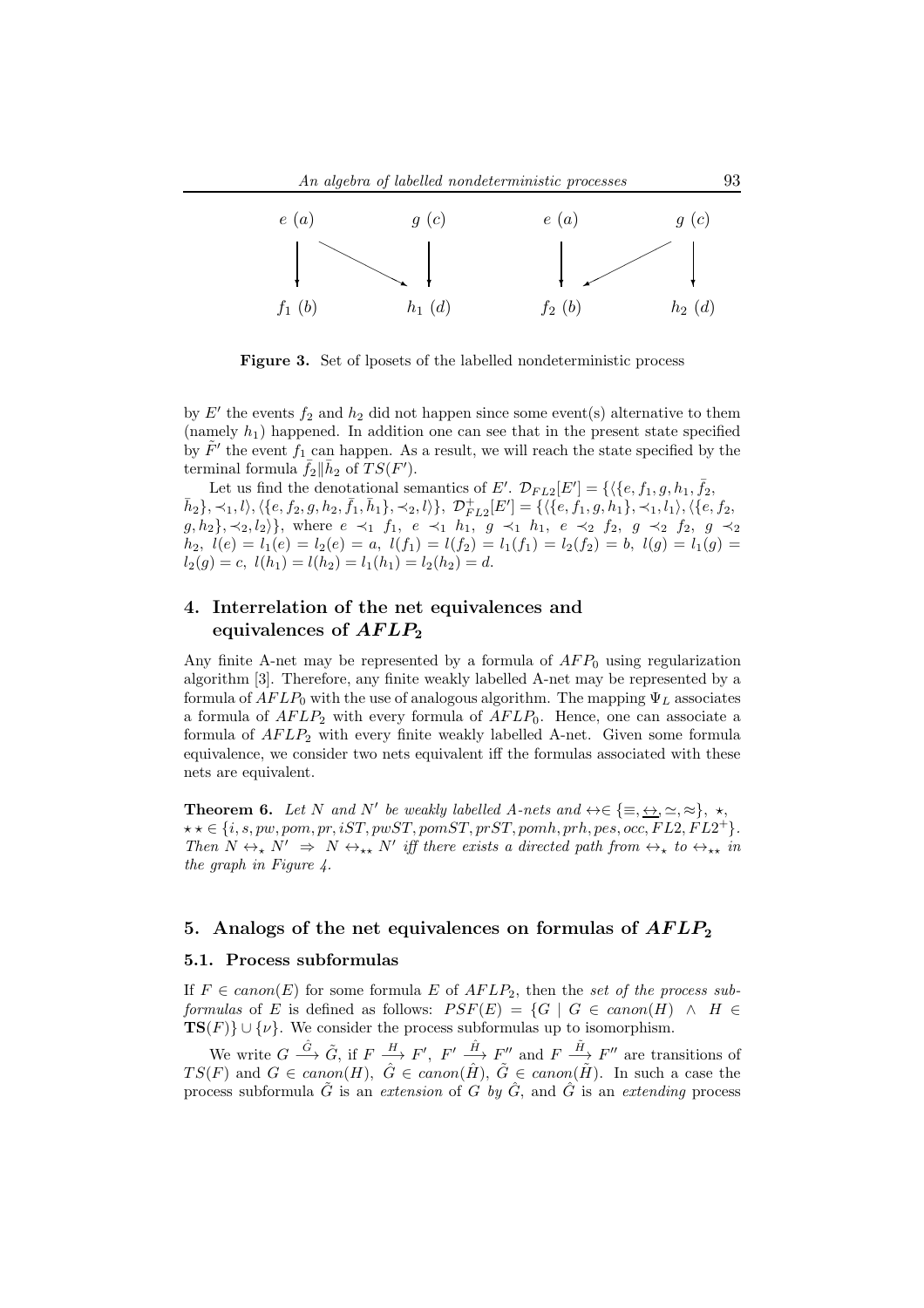

**Figure 4.** The interrelations of the net equivalences and equivalences of  $AFLP<sub>2</sub>$ 

subformula. Let  $\forall G \in PSF(E) \nu \stackrel{G}{\longrightarrow} G$ . We write  $G \to \tilde{G}$ , if  $G \stackrel{\hat{G}}{\longrightarrow} \tilde{G}$  fore some  $\hat{G}$ .

 $\tilde{G}$  is an extension of G by one action, if  $G \stackrel{\hat{G}}{\longrightarrow} \tilde{G}$  and  $\hat{G} = e, e \in Ev$ . In such a case we write  $G \stackrel{e}{\rightarrow} \tilde{G}$  or  $G \stackrel{a}{\rightarrow} \tilde{G}$ , if  $lab(e) = a \in Act$ .

 $\tilde{G}$  is an extension of G by a multiset of actions or a step, if  $G \stackrel{\hat{G}}{\longrightarrow} \tilde{G}$  and  $\hat{G} = \|\substack{n \\ i=1}^n e_i, e_i \in Ev \ (1 \leq i \leq n).$  In such a case we write  $G \stackrel{U}{\to} \tilde{G}$  or  $G \stackrel{A}{\to} \tilde{G}$ , if  $U = \{e_1, \ldots, e_n\}, A = \{lab(e_1), \ldots, lab(e_n)\} \in \mathcal{M}(Act)$  (here  $\mathcal{M}(Act)$  is a set of all multisets over Act).

#### 5.2. Trace equivalences

An *interleaving trace* of a formula E is a sequence  $a_1 \cdots a_n \in Act^*$  s.t.  $\nu \stackrel{a_1}{\rightarrow} G_1 \stackrel{a_2}{\rightarrow}$  $\dots \stackrel{a_n}{\rightarrow} G_n$ , where  $G_i \in PSF(E)$   $(1 \leq i \leq n)$ .  $SeqTrace(E)$  denotes a set of all interleaving traces of  $E$ . Two formulas  $E$  and  $E'$  are interleaving trace equivalent, denoted by  $E \equiv_i E'$ , iff  $SeqTrace(E) = SeqTrace(E').$ 

A step trace of a formula E is a sequence  $A_1 \cdots A_n \in (\mathcal{M}(Act))^*$  s.t.  $\nu \stackrel{A_1}{\rightarrow}$  $G_1 \stackrel{A_2}{\rightarrow} \dots \stackrel{A_n}{\rightarrow} G_n$ , where  $G_i \in PSF(E)$   $(1 \leq i \leq n)$ . StepTraces(E) denotes a set of all step traces of  $E$ . Two formulas  $E$  and  $E'$  are step trace equivalent, denoted by  $E \equiv_s E'$ , iff  $StepTrace(E) = StepTrace(E')$ .

A pomset trace of a formula E is a pomset  $\rho$  which is an isomorphism class of lposet  $\rho_G$  for  $G \in PSF(E)$ . We write  $\rho \subseteq \rho'$ , if  $\rho_G \subseteq \rho_{G'}$  for  $\rho_G \in \rho$  and  $\rho_{G'} \in \rho'$ . In such a case we say that  $\rho$  is less sequential or more parallel than  $\rho'$ . Pomsets(E) denotes a set of all pomset traces of E. Two formulas  $E$  and  $E'$  are partial word trace equivalent, denoted by  $E \equiv_{pw} E'$ , iff  $Pomsets(E) \sqsubseteq Pomsets(E')$ and  $Pomsets(E') \sqsubseteq Pomsets(E)$ , i.e. for any  $\rho' \in Pomsets(E')$  there exists  $\rho \in Pomsets(E)$  s.t.  $\rho \subseteq \rho'$  and vice versa. Two formulas E and E' are pomset trace equivalent, denoted by  $E \equiv_{\text{pom}} E'$ , iff  $Pomsets(E) = Pomsets(E')$ .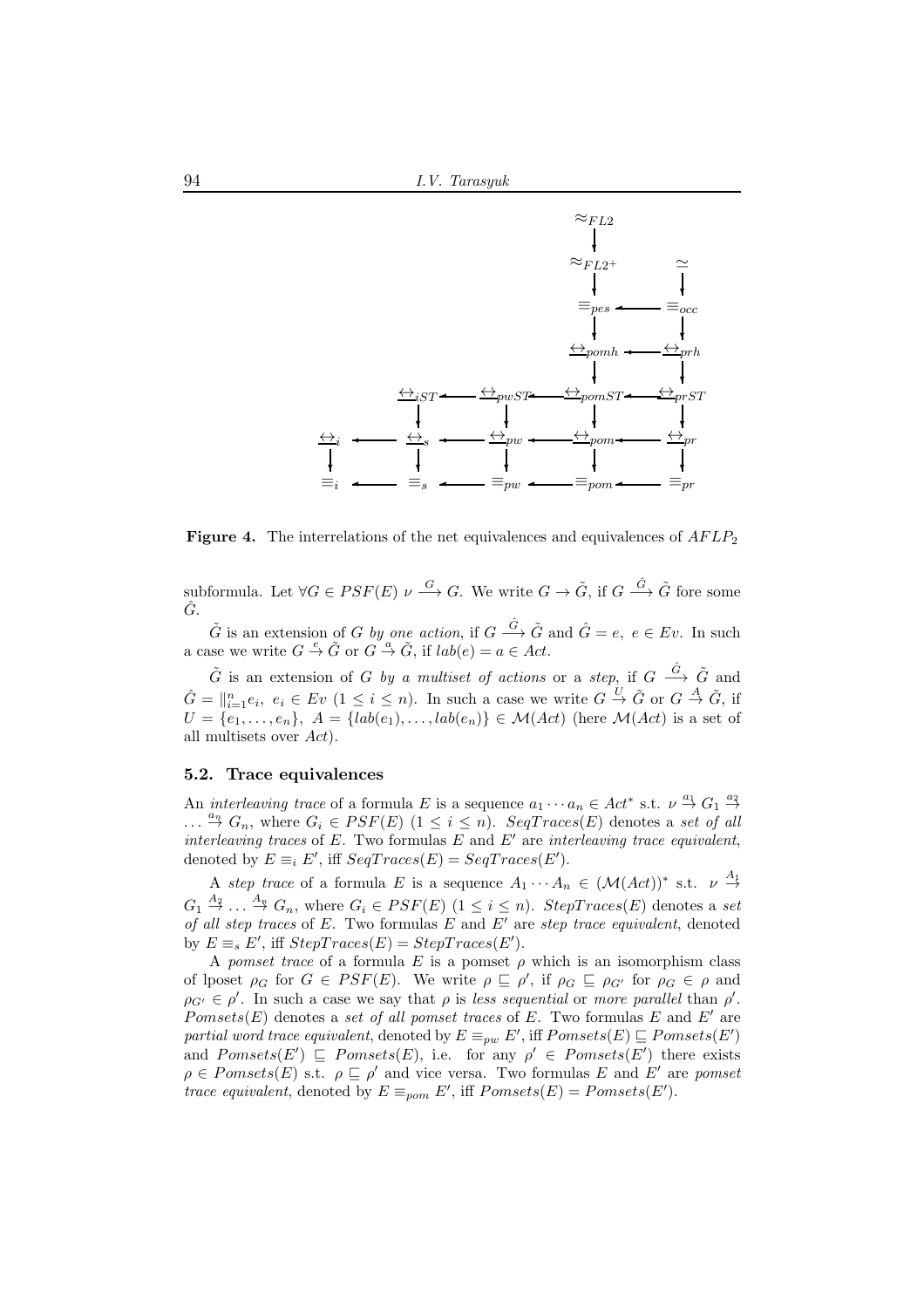#### 5.3. Bisimulation equivalences

## 5.3.1. Usual bisimulations

Let  $\mathcal{R} \subseteq PSF(E) \times PSF(E')$ .

R is a  $\star$ -bisimulation between E and E',  $\star \in \{interleaving, step, partial word,$ *pomset*}, denoted by  $\mathcal{R}: E \rightarrow E', \star \in \{i, s, pw, pom\}$ , iff:

- 1.  $(\nu, \nu) \in \mathcal{R}$ ;
- 2.  $(G, G') \in \mathcal{R}, G \stackrel{\hat{G}}{\longrightarrow} \tilde{G}$ , and if
	- (a)  $|cont(\hat{G})| = 1$ , if  $\star = i$ ; (b)  $\prec_{\hat{C}} = \emptyset$ , if  $\star = s$ ;

then  $\exists \tilde{G}' : G' \stackrel{\hat{G}'}{\longrightarrow} \tilde{G}', (\tilde{G}, \tilde{G}') \in \mathcal{R}$  and

- (a)  $\rho_{\hat{C}'} \sqsubseteq \rho_{\hat{C}}$ , if  $\star = pw$ ;
- (b)  $\rho_{\hat{G}} \simeq \rho_{\hat{G}'}, \text{ if } \star \in \{i, s, pom\}.$
- 3. The same as item 2, but the roles of  $E$  and  $E'$  are reversed.

Two formulas E and E' are  $\star$ -bisimulation equivalent,  $\star \in \{interleaving, step,$ partial word, pomset}, denoted by  $E \leftrightarrow_{\star} E'$ ,  $\star \in \{i, s, pw, pom\}$ , iff  $\exists \mathcal{R} : E \leftrightarrow_{\star} E'$ .

## 5.3.2. ST-process subformulas

An ST-process subformula of a formula E is a pair  $(G, H)$  s.t.  $G, H \in PSF(E)$ ,

 $H \stackrel{K}{\longrightarrow} G$  and  $\forall e, f \in cont(G)$   $e \prec_G f \Rightarrow e \in cont(H)$ . In such a case G is the process subformula which has started, i.e. all events of  $G$  have started. The process subformula  $H$  corresponds to that part of  $G$  which has finished and  $K$ corresponds to the part which has started but has not finished yet. Clearly,  $\prec_K = \emptyset$ .  $ST - PSF(E)$  denotes a set of all ST-process subformulas of E.

Let  $(\nu, \nu)$  be an *initial ST-process subformula*. Let  $(G, H)$ ,  $(\tilde{G}, \tilde{H}) \in ST$  –  $PSF(E)$ . We write  $(G, H) \rightarrow (\tilde{G}, \tilde{H})$ , if  $G \rightarrow \tilde{G}$  and  $H \rightarrow \tilde{H}$ .

#### 5.3.3. ST-bisimulations

Let  $\mathcal{R} \subseteq ST - PSF(E) \times ST - PSF(E') \times \mathcal{B}$ , where  $\mathcal{B} = {\beta | \beta : cont(G) \rightarrow \mathcal{B}'}$  $cont(G'), G \in PSF(E), G' \in PSF(E')\}.$ 

R is a  $\star$ -ST-bisimulation between E and E',  $\star \in \{interleaving, partial word,$ pomset}, denoted by  $\mathcal{R}: E \underline{\leftrightarrow}_{\star ST} E'$ ,  $\star \in \{i, pw, pom\}$ , iff:

1.  $((\nu, \nu), (\nu, \nu), \emptyset) \in \mathcal{R}$ ;

2.  $((G, H), (G', H'), \beta) \in \mathcal{R} \Rightarrow \beta : \rho_G \approx \rho_{G'} \text{ and } \beta(cont(H)) = cont(H');$ 

- 3.  $((G, H), (G', H'), \beta) \in \mathcal{R}, (G, H) \rightarrow (\tilde{G}, \tilde{H}) \Rightarrow \exists \tilde{\beta}, (\tilde{G}', \tilde{H}') : (G', H') \rightarrow$  $(\tilde{G}', \tilde{H}'), \ \tilde{\beta}|_{cont(G)} = \beta, \ ((\tilde{G}, \tilde{H}), (\tilde{G}', \tilde{H}'), \tilde{\beta}) \in \mathcal{R}$ , and if  $H \stackrel{K}{\longrightarrow} \tilde{G}$ ,  $H' \stackrel{K'}{\longrightarrow}$  $\tilde{G}'$  then:
	- (a)  $(\tilde{\beta}|_{cont(K)})^{-1}$ :  $\rho_{K'} \sqsubseteq \rho_K$ , if  $\star = pw$ ;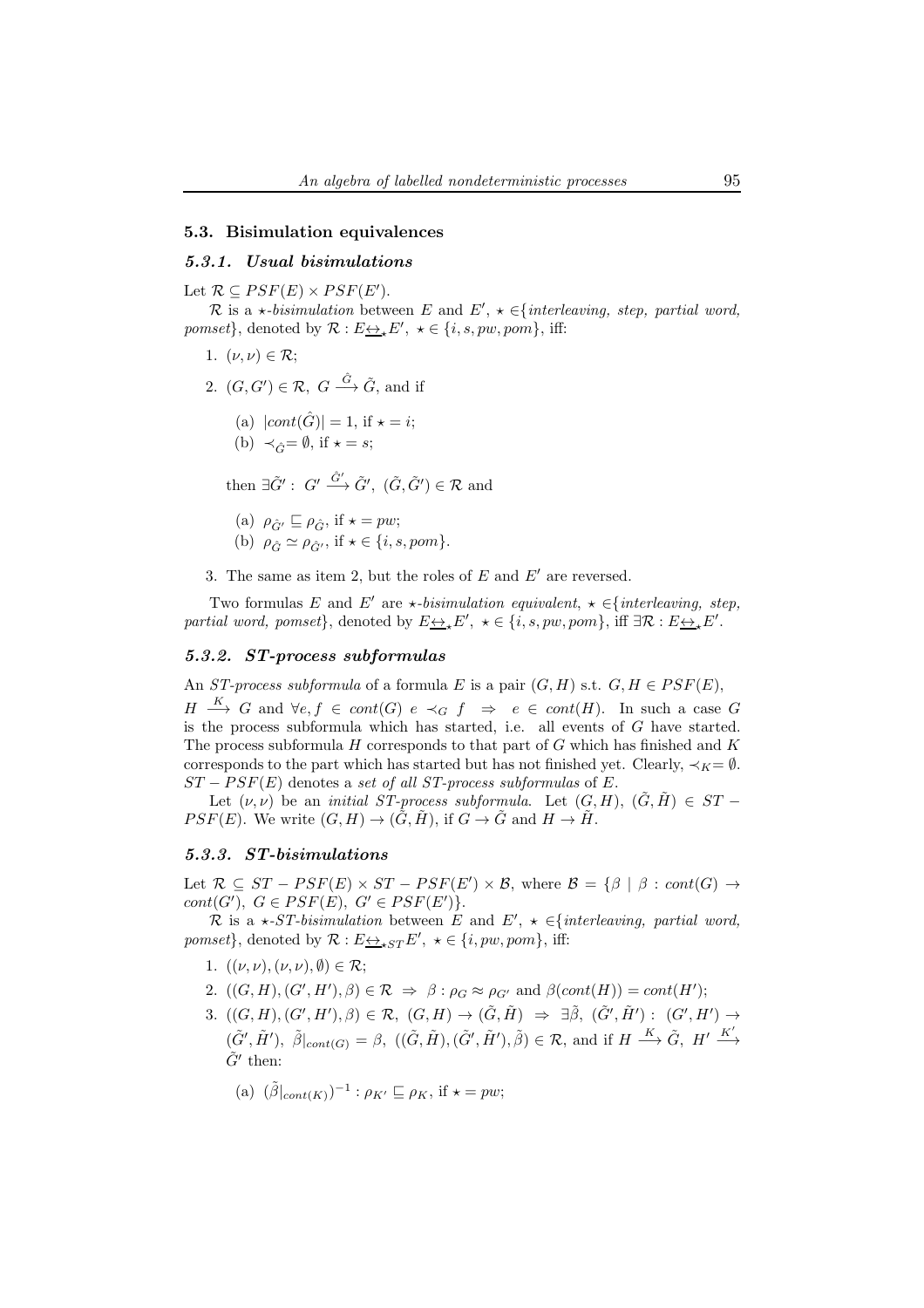(b)  $\tilde{\beta}|_{cont(K)}$ :  $\rho_K \simeq \rho_{K'}$ , if  $\star = pom;$ 

4. The same as item 3, but the roles of  $E$  and  $E'$  are reversed.

Two formulas E and E' are  $\star$ -ST-bisimulation equivalent,  $\star \in \{interleaving,$ partial word, pomset}, denoted by  $E \leftrightarrow_{\star ST} E'$ ,  $\star \in \{i, pw, pom\}$ , iff  $\exists \mathcal{R}: E \leftrightarrow_{\star ST} E'$ .

#### 5.3.4. History preserving bisimulations

Let  $\mathcal{R} \subseteq PSF(E) \times PSF(E') \times \mathcal{B}$ , where  $\mathcal{B} = {\beta | \beta : cont(G) \rightarrow cont(G'), G \in \mathcal{B}}$  $PSF(E), G' \in PSF(E')\}.$ 

 $\mathcal R$  is a pomset history preserving bisimulation between  $E$  and  $E'$ , denoted by  $\mathcal{R}: E \underline{\leftrightarrow}_{pomh} E'$ , iff:

- 1.  $(\nu, \nu, \emptyset) \in \mathcal{R}$ ;
- 2.  $(G, G', \beta) \in \mathcal{R} \Rightarrow \beta : \rho_G \simeq \rho_{G'};$
- 3.  $(G, G', \beta) \in \mathcal{R}, G \to \tilde{G} \Rightarrow \exists \tilde{\beta}, \tilde{G}' : G' \to \tilde{G}', \tilde{\beta}|_{cont(G)} = \beta, (\tilde{G}, \tilde{G}', \tilde{\beta}) \in \mathcal{R};$
- 4. The same as item 3, but the roles of  $E$  and  $E'$  are reversed.

Two formulas  $E$  and  $E'$  are pomset history preserving bisimulation equivalent, denoted by  $E \leftrightarrow_{pomh} E'$ , iff  $\exists \mathcal{R} : E \leftrightarrow_{pomh} E'$ .

#### 5.4. Conflict preserving equivalences

Let E be a formula of  $AFLP_2$  and  $F = \vee_{i=1}^{n} F_i \in canon(E)$ . On the basis of F we can construct a labelled event structure (LES)  $\xi_F = \langle cont^+(F), \prec_F, \#_F,$  $l_F|_{cont^+(F)}\rangle$ , where

- $e \prec_F f \Leftrightarrow \exists i \ (1 \leq i \leq n) \ (e; f)$  is a subformula of  $F_i$ ;
- $e \#_F f \Leftrightarrow \forall i \ (1 \leq i \leq n) \ e \text{ and } f \text{ do not occur in } F_i \text{ together.}$

 $\mathcal{E}(E)$  denotes an isomorphism class of  $\xi_F$  for  $F \in canon(E)$ . Two formulas E and E' are prime event structure (PES-) equivalent, denoted by  $E \equiv_{pes} E'$ , if  $\mathcal{E}(E) = \mathcal{E}(E').$ 

## 5.5. The interrelations of the net equivalences with their analogs in  $AFLP_2$

**Theorem 7.** Let  $E(F')$  be a formula of  $AFLP_2$  corresponding to the finite weakly labelled A-net N (N') and  $\leftrightarrow \in \{\equiv, \leftrightarrow\}$ ,  $\star \in \{i, s, pw, pom, iST, pwST, pomST,$ pomh, pes}. Then  $N \leftrightarrow_{\star} N' \Leftrightarrow E \leftrightarrow_{\star} E'$ .

Clearly, the interrelations of the equivalences of  $AFLP_2$  and analogs of the net equivalences are depicted by a graph in Figure 4 without process equivalences (since they are unexpressible in terms of process algebras).

The question arises after defining the analogs of the net equivalences on formulas of  $AFLP_2$ , whether some of these equivalences are congruences w.r.t. operations of the algebra. Let us consider the following example.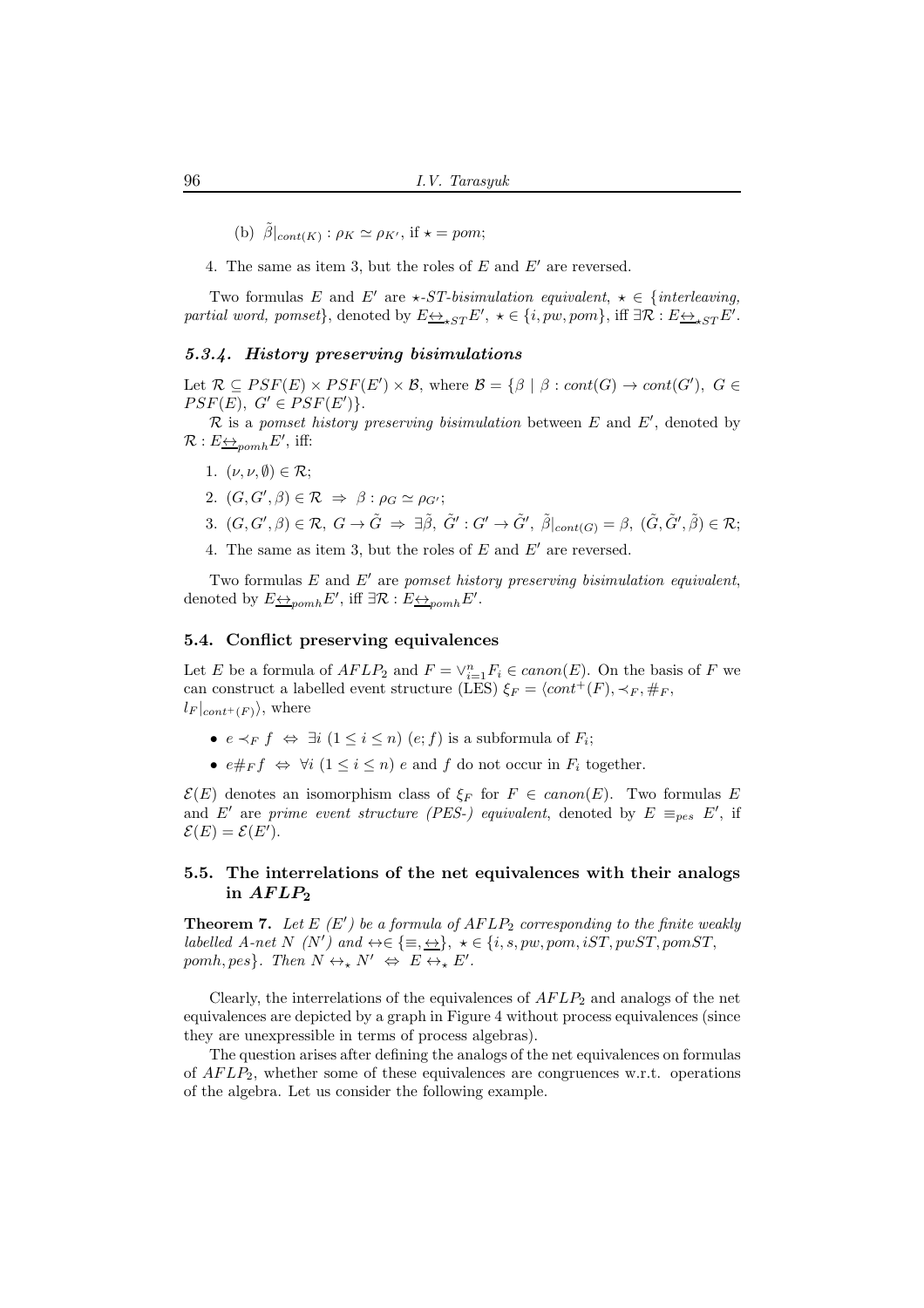

Figure 5. A-nets from example of congruence

**Example 2.** Let  $E = e \nabla f$  and  $E' = (e \nabla f) ||e|| f$ , where  $lab(e) = a$ ,  $lab(f) = a$ b,  $lab(g) = c$ . We have  $E \approx_{F L2^+} E'$ , but  $E; g \neq_i E'; g$ , since  $PSF(E; g) =$  $\{\nu, e, f, (e, g), (f, g)\}\$ , whereas  $PSF(E'; g) = \{\nu, e, f\}\$ . Therefore  $SeqTrace(E; g)$  $=\{a, b, ac, bc\}$ , whereas  $SeqTraces(E';g) = \{a, b\}.$ 

Note that formulas  $E$ ; g and  $E'$ ; g are associated with nets N and N' in Figure 5. We proved an accordance of the net equivalences with their analogs in  $AFLP_2$ . Hence, the fact  $E; g \neq E'; g$  can be derived from the consideration of N and N', for which  $N \neq i$  N', since only in N' the action c can never happen.

Consequently, none of the considered equivalences on formulas of  $AFLP<sub>2</sub>$  is a congruence except  $\approx_{FL2}$ , i.e.  $\approx_{FL2}$  is the weakest equivalence which is a congruence.

## 6. Conclusion

In this paper the new calculus  $AFLP<sub>2</sub>$  was presented for the description and analysis of labelled nondeterministic processes. The interrelations of the net equivalences and equivalences of the algebra were established. Analogs of the net equivalences were introduced on formulas of  $AFLP_2$ . It gives a possibility to consider the processes specified by formulas of the algebra at different levels of abstraction without refering to their net representations. Hence, algebra  $AFLP_2$  possesses rather powerful tools of dealing with nondeterministic finite processes.

Acknowledgements. I would like to thank my scientific supervisor Dr. I.B. Virbitskaite for useful discussions which have played an important role in the research.

#### References

- [1] C. Autant, Ph. Schnoebelen, Place bisimulations in Petri nets, Lecture Notes in Computer Science, 616, 1992, 45–61.
- [2] G. Boudol, I. Castellani On the semantics of concurrency: partial orders and transition systems, Lecture Notes in Computer Science, 249, 1987, 123–137.